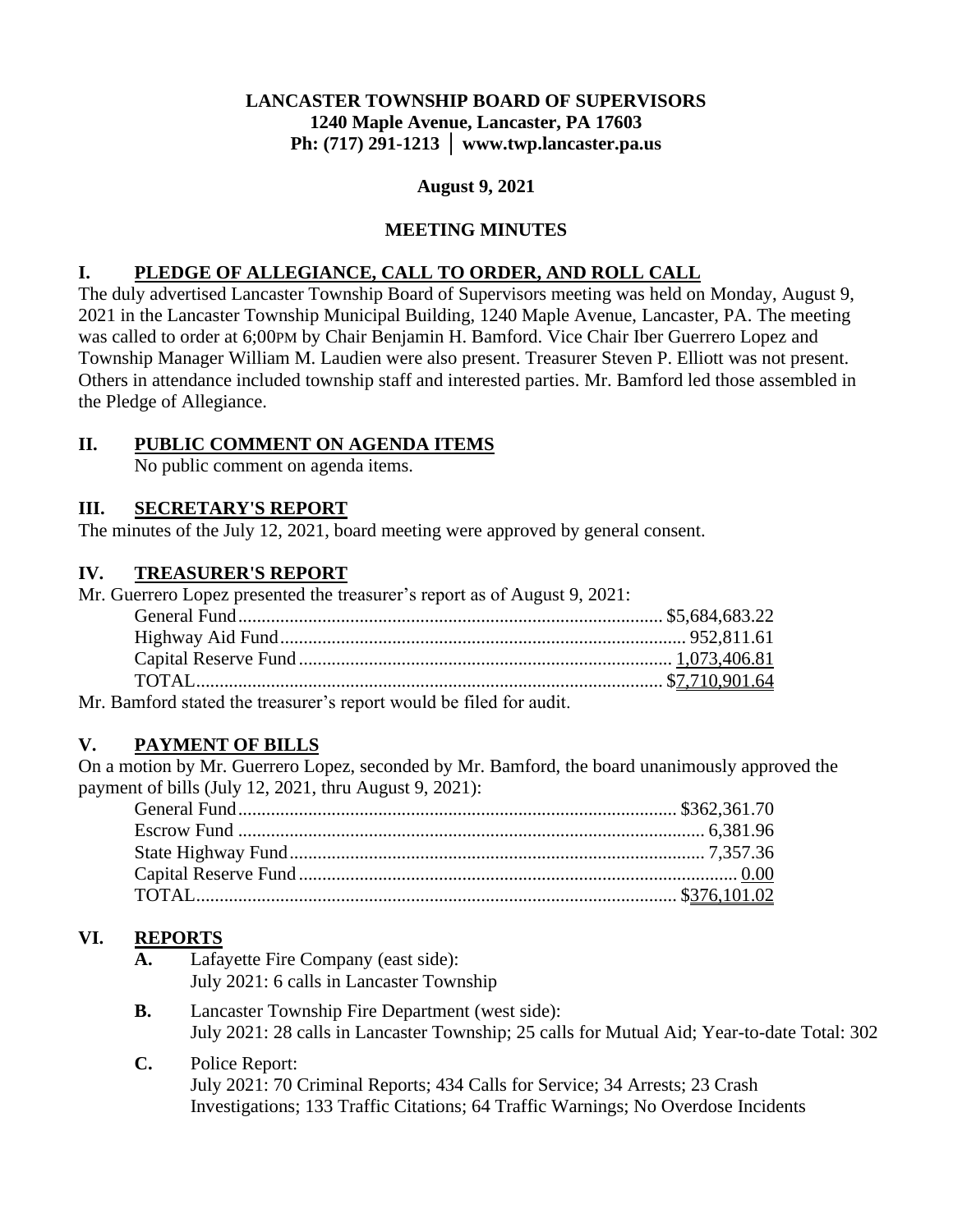- **D.** Recycling Report: June 2021: 20.80% and July 2021: 20.29%
- **E.** Sewer Reports: Available on the township website.
- $\triangleright$  Printed copies of all reports are available at the township office for a nominal fee and can be viewed/printed from the website.

#### **WORKSHOP REPORTS**

The following departments presented updates to the board:

- Planning & Zoning
- Township Engineer
- Public Works
- Township Manager
	- a) 551 Abbeyville Road Bid Opening
	- b) Refuse/Recycle Contract Bids

### **VII. ANNOUNCEMENTS**

- **A.** Saturday, September 4, 2021—Township Woody Waste Facility closed.
	- **B.** Monday, September 6, 2021:
		- o Township Office and Woody Waste Facility closed.
		- o There will be no street sweeping.
		- o There will be no trash/recycle collection. Collection will be on a one-day delay schedule for the week.
	- **C.** Monday, September 13, 2021—Board of Supervisors Meeting; 1240 Maple Avenue, 6:00PM.

# **VIII. OLD BUSINESS**

No old business.

### **IX. PLANNING AND ZONING BUSINESS**

### **A. LTPC 306 – 1234 Wheatland Avenue – SWM Site Plan**

Mr. Guerrero Lopez moved, Mr. Bamford seconded, and the board unanimously acknowledged receipt of a time extension until November 20, 2021, from Eric Johnston of Johnston and Associates, Inc., on behalf of Brent and Katie Hostetter, for the approval of the Stormwater Management Site Plan for 1234 Wheatland Avenue, LTPC 306. This extension was submitted in a letter dated August 4, 2021.

### **B. LTPC 307 – 340-47472 Wheatland Avenue – SWM Site Plan**

Mr. Guerrero Lopez moved, Mr. Bamford seconded, and the board unanimously acknowledged receipt of a time extension until November 20, 2021, from Eric Johnston of Johnston and Associates, Inc., on behalf of Alecxih County Holdings, Inc., for the approval of the Stormwater Management Site Plan for 340-47472 Wheatland Avenue, LTPC 307. This extension was submitted in a letter dated August 4, 2021.

### **C. LTPC 304 – Bausman Place Apartments**

Mr. Guerrero Lopez moved, Mr. Bamford seconded, and the board unanimously approved a request from Steven Gergely, Harbor Engineering, on behalf of Bausman Place Apartments Associates, L.P., to demolish the existing vacant single-family home at 196 Charles Road as part of the proposed Land Development Plan for the property, LTPC 304.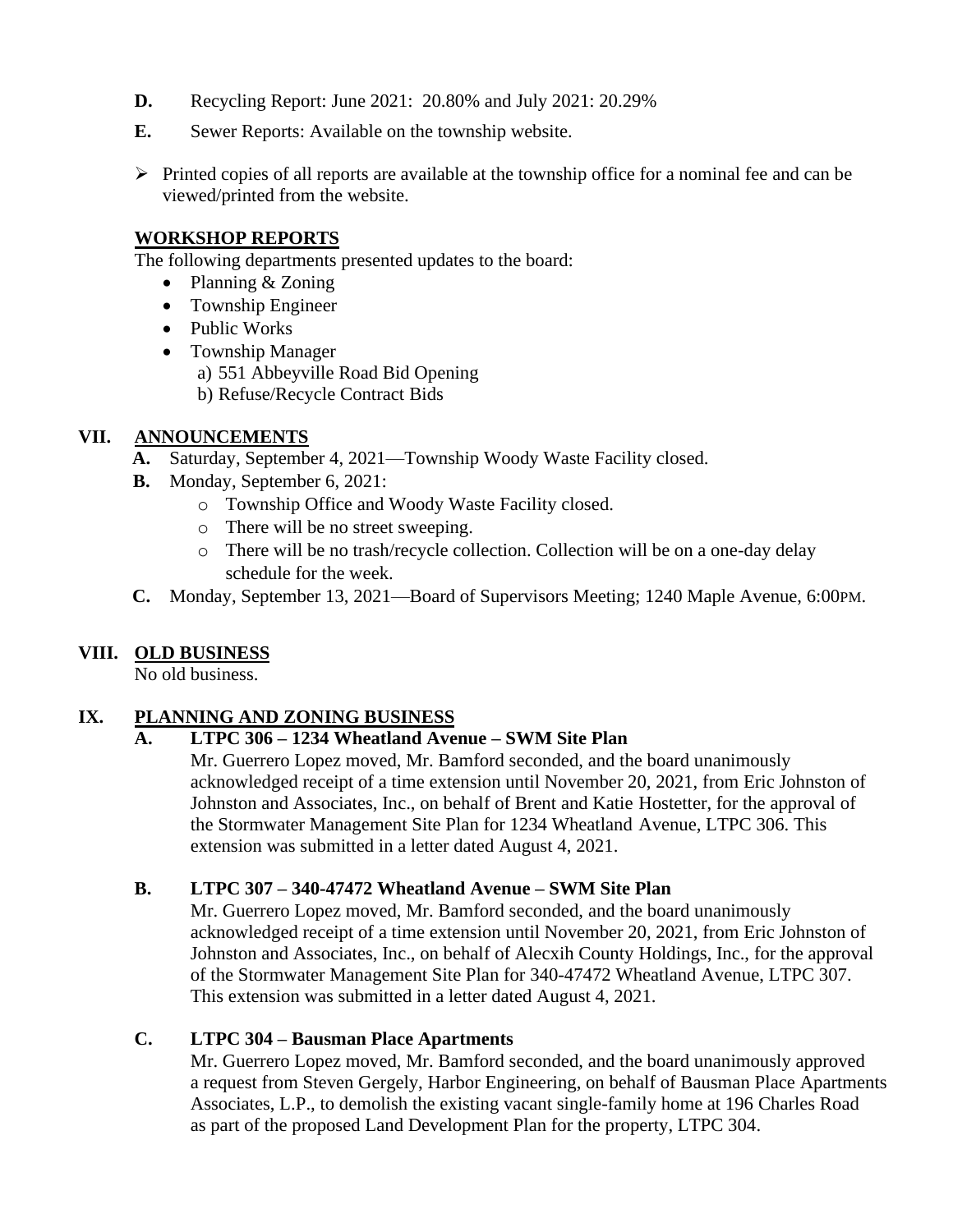### **X. NEW BUSINESS**

## **A. 551 Abbeyville Road – Bid Opening**

One bid packet was received for the purchase of 551 Abbeyville Road, Lancaster, PA. This is a property owned by Lancaster Township, Lancaster County, PA. The bid was opened and acknowledged as received from The Way of Jesus Ministries.

Mr. Bamford moved, Mr. Guerrero Lopez seconded, and the board unanimously awarded 551 Abbeyville Road to The Way of Jesus Ministries conditioned upon a complete review of the bid documents by township staff and the township solicitor.

## **B. Review of Bids for Refuse and Recyclable Materials Collection Contract**

Bid opening for the new refuse and recyclable materials collection contact was held on July 27, 2021. The board reviewed the bids received.

Mr. Bamford moved, Mr. Guerrero Lopez seconded, and the board unanimously motioned to not accept the bids received and instructed the township manager to re-bid.

### **C. Confirmation of Special Fire Police**

Mr. Guerrero Lopez moved, Mr. Bamford seconded, and the board unanimously confirmed James Davies as Special Fire Police for the Lancaster Township Fire Department.

### **D. Lancaster Township Fire Police--Event Assistance Request**

Mr. Guerrero Lopez moved, Mr. Bamford seconded, and the board unanimously approved a request for the Lancaster Township Fire Police to assist with traffic control for the Schreiber Pediatric 2021 Rubber Duckie Race taking place on Sunday, September 12, 2021, in Lancaster County Central Park. The Schreiber Center for Pediatric Development sent the request to Lancaster Township Fire Department Chief Steve Roy in an email dated August 9, 2021.

# **XI. GUEST RECOGNITION AND PARTICIPATION**

Jack Hollow, Jackson Drive—Lives near the intersection where a motorcycle accident recently occurred. Asked the board to consider revisiting that intersection and looking into traffic calming solutions that may help to curb the speeding in that area. Mr. Bamford explained the township has limited opportunities since Columbia Avenue is a state road, but there are some opportunities that maybe we can look at and ask PennDOT to look at.

Larry & Susan Rineer, Stockbridge Circle—They are still having a water run off problem on their property that comes from Second Lock Road. Mr. Laudien indicated that superintendent of public works Devin Groff and township engineer Ben Webber would meet and walk through with the residents. Mr. Webber stated that he and zoning officer Mr. Daniels did go out to the property last week, and it is on their radar. Mr. Webber will take another look at the Second Lock culvert. Mr. Webber then stepped out and reviewed a video the residents had taken of the water issue they had during a recent storm.

Suzanna Stoltzfus, Atkins Avenue—Regarding the state of the property behind the 2<sup>nd</sup> block of Atkins. Mr. Laudien explained the owner of the property lives out of state and he had an agreement with the School District of Lancaster to allow them to park their buses there temporarily and they would be maintaining the property. Bloom Box was originally going to purchase the property but have changed